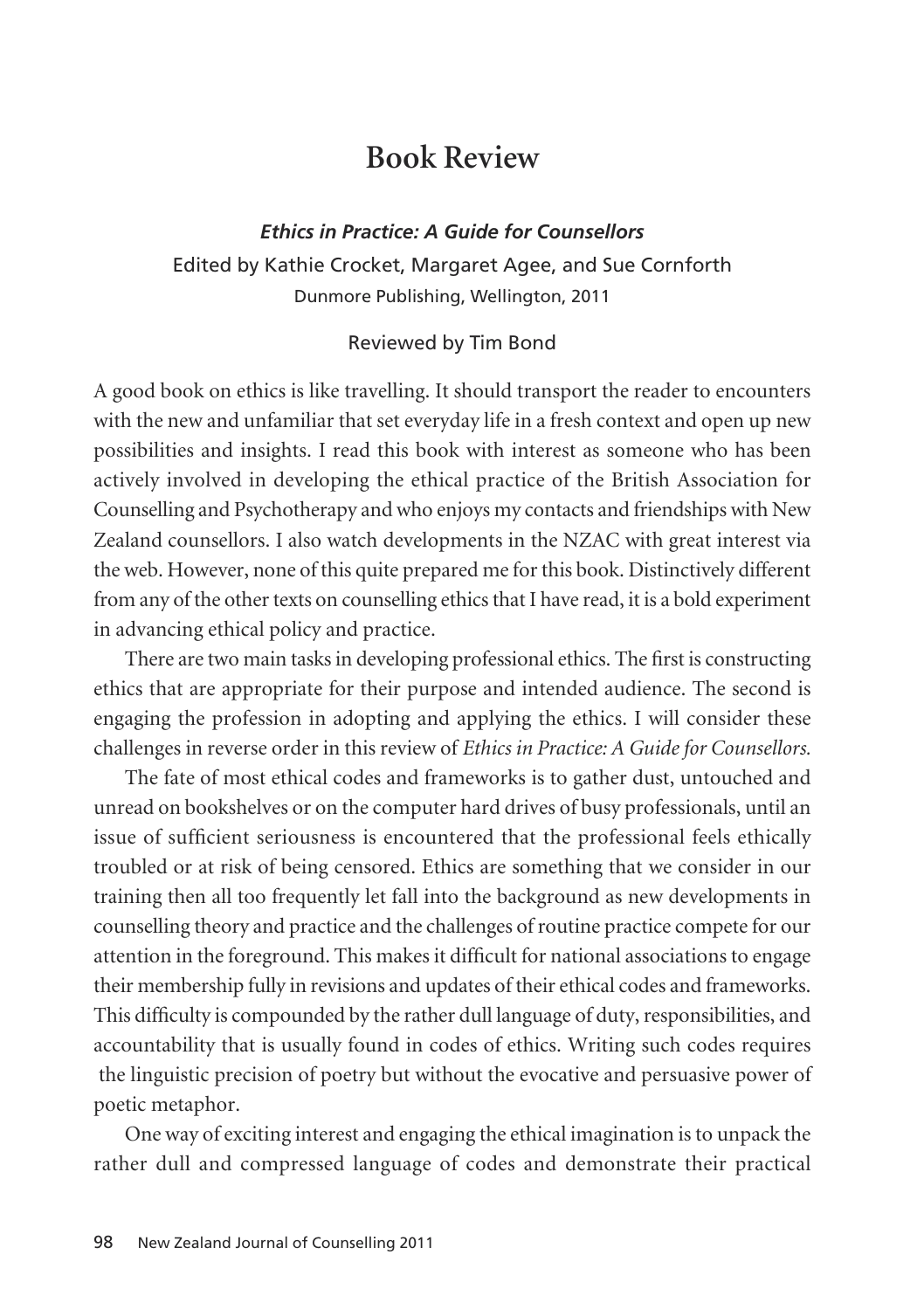application by providing a more lively commentary that links ethics with the challenges of practice. Typically, such commentaries are written by sole authors or by small groups. This book is much bolder in its attempt to engage a wide readership within the NZAC by involving 29 contributors, from a variety of cultural identities and with experience of providing counselling in different contexts. This approach can be risky. The multiplicity of voices has the potential to create confusion and incoherence, with a detrimental effect on the book and the reputation of the organisation behind it. However, if successful, the rewards can be considerable. The cumulative impact of a focused examination of issues of interest to counsellors in a spirit of respectful dialogue can in itself become a powerful and persuasive example of ethical practice. This book succeeds in becoming such a powerful example.

This success will be due in substantial part to the hard work of the editors. Editing books is much harder than it looks. I do not know what private tribulations were suffered by the editors in the process of bringing this book together. I know from experience of my own editing projects that the tribulations can be considerable, without ever having attempted anything as ambitious as this project. The editors— Kathie Crocket, Margaret Agee, and Sue Cornforth—are to be congratulated on producing a book that is both enriched by the multiplicity of voices and yet sustains a sense of ethical focus and coherence. It powerfully communicates a sense of an ethic that engages with differences among people, and it models what it espouses—namely, partnership that takes account of varied individual and collective identities. This alone is good reason for reading this book—but there is much more to it.

The coherence of the book comes from a combination of its structure along with the sense of being ethically positioned and confident of its position. This position is established in the opening and closing sections. I will return later to the issue of position because it is distinctive. For the moment I will consider the structure and content of the middle sections that consider ethics in practice. These are the sections to which busy practitioners are likely to refer for discussions of specific ethical issues, for examples of good practice, and for guidance on how to implement the NZAC Code of Ethics. These contributions make up 80% of the book and are organised in distinct sections.

The first of these sections considers counsellors "presenting ourselves as profes sionals." The seven contributions cover many of the issues related to advertising, setting up a private practice, and soliciting private clients. One contribution considers the ethical dilemmas around using testimonials from clients to promote a service and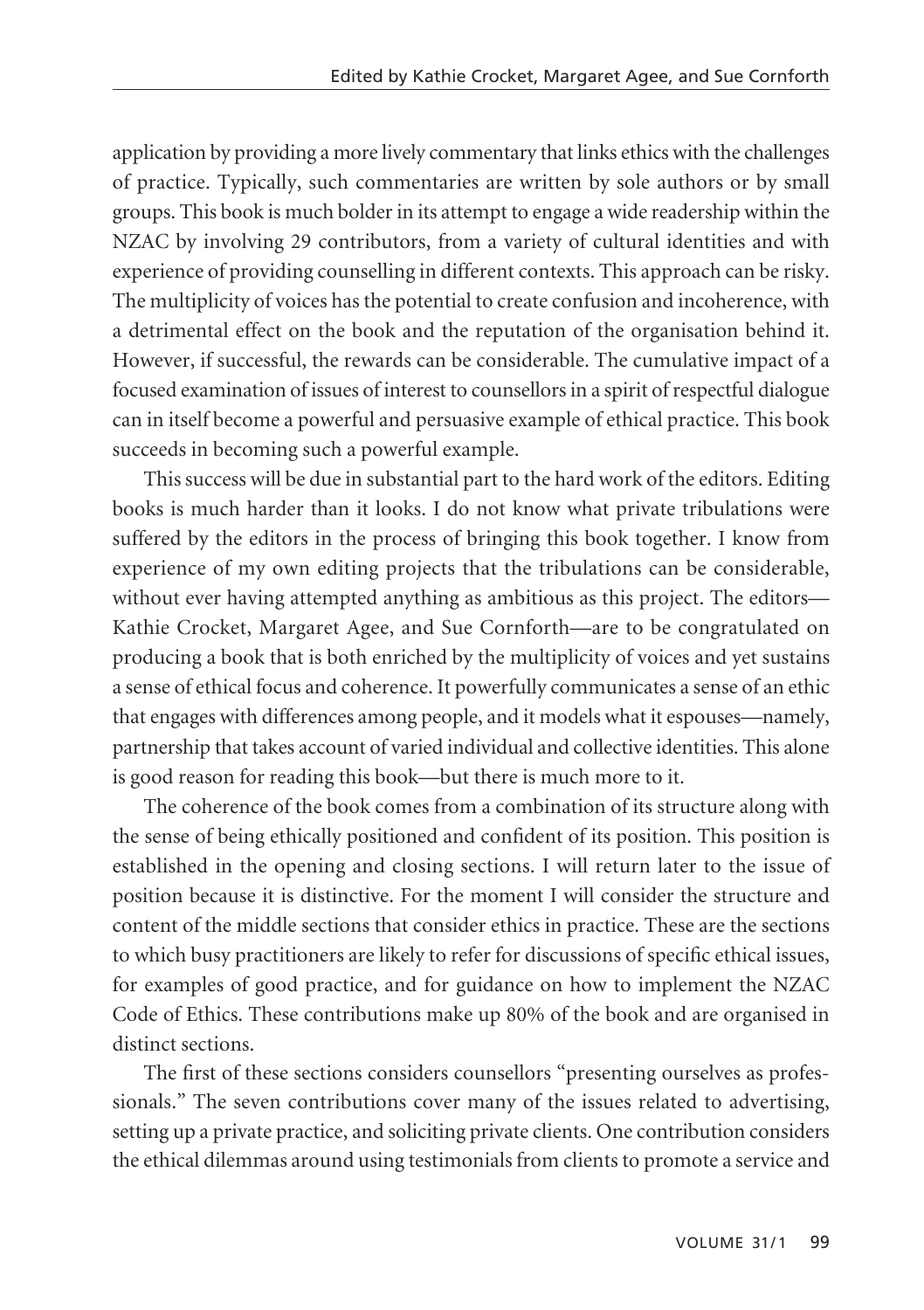explains the NZAC approach—which explicitly forbids the use of testimonials from clients—then proposes alternative sources of positive information to promote a service. This is one area in which ethical practice varies between the UK and New Zealand. In the UK, we recognise the potential difficulties surrounding clients refusing, or giving valid consent, to provide testimonials within a relationship of unequal power, including the potential difficulties relating to issues of privacy. We expect counsellors to be accountable on these issues but have not gone so far as to prohibit the use of client testimonials. This section of the book concludes with the vexed question of research that essentially leads to publication for the public good but may compromise the counselling work, which is typically undertaken in conditions of privacy. It also considers other challenges in the production of professional knowledge through research.

The largest section includes 17 different contributions and is entitled "Some pragmatics for practice." A wide range of topics of interest to counsellors is covered, which I found particularly interesting because they address some of the recurrent ethical challenges that are of concern to both the novice and the most experienced counsellor. In this section we get two views on "counsellors' notes" and on "evenhandedness in relationship counselling." These companion pieces illustrate the application of an NZAC ethical principle in different contexts and successfully serve their explicit purpose of adding "depth perception" on the selected issues. A similar sense of strengthening ethical depth perception is elicited by three contributions on multiple relationships as a general ethical issue followed by a consideration of multiple relationships in church and pastoral counselling and, in contrast, in LGTBI communities. It would probably have made the book too unwieldy to have repeated this process on all topics, but having multiple perspectives on a similar issue is a distinctive strength of this book. It is an approach that could have been used to great advantage in that most stressful and ethically challenging of situations in which a client poses an imminent threat of serious harm to him- or herself or to others.

The next section concerns counsellors and the law. The four contributions cover the relationship between law and ethics, appearing as a witness, supporting a client in court, and the counsellor's responsibilities when aware of illegal practices. In my experience, these issues cause the greatest concern for counsellors, and the essentials of each topic are clearly communicated.

The penultimate section considers "When things go wrong." Here, six contributions consider responses to a colleague's practice being impaired, the decision-making process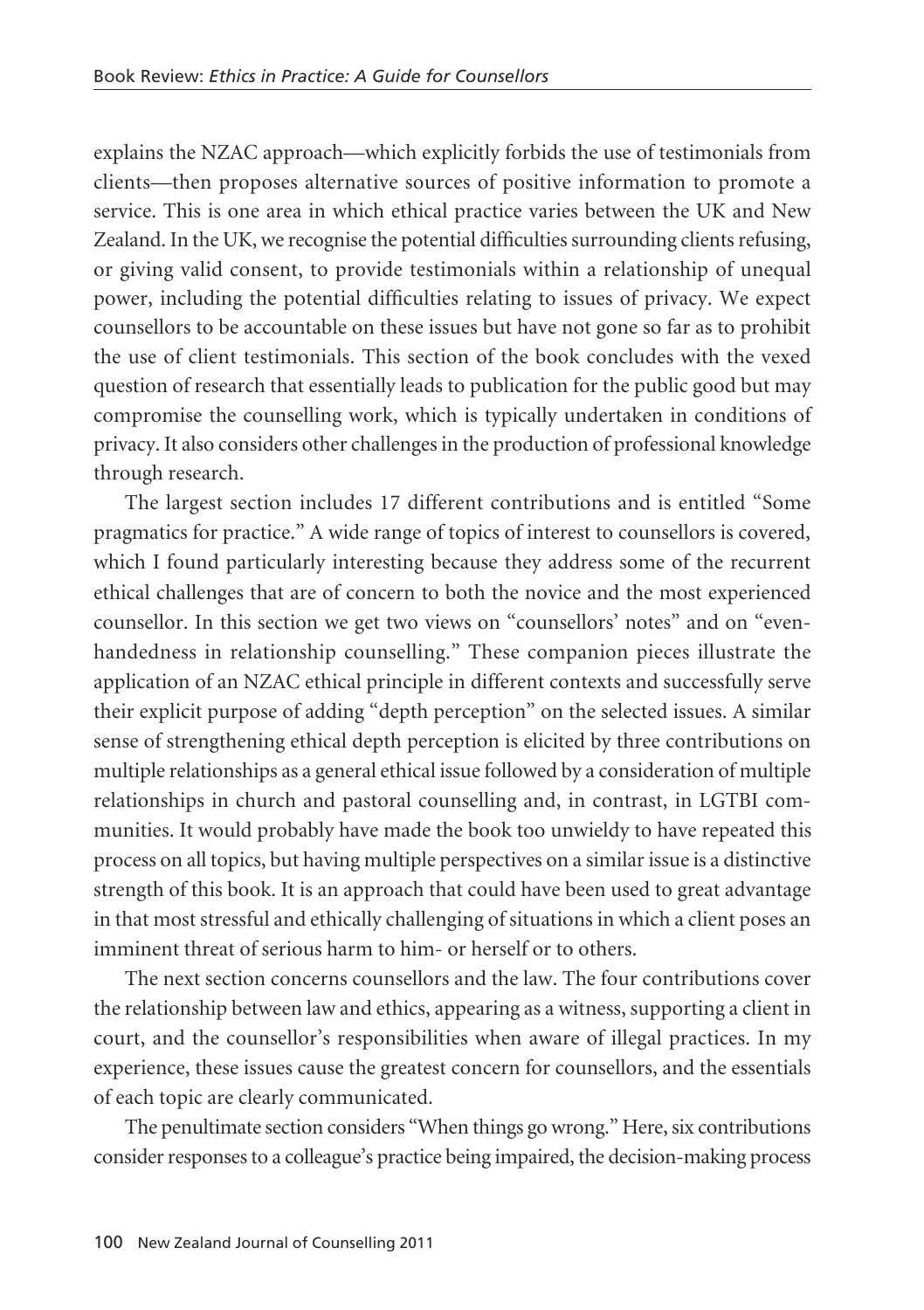about whether to complain, being a complainant or a respondent, and the regional ethics processes.

It will be clear that I am very positive about this book, and after reading it several times to write this review I have been asking myself whether there are any topics that have been missed that I would have expected to find in a book of this kind with its particular focus. There are some issues missing. I expected to see more about the manage ment of situations in which the counsellor has conscientious objections to one aspect of an agency-endorsed role; for example, over the termination of pregnancy or, from the opposite point of view, excluding women from the right to control their fertility. I think even more challenging may be the dilemmas that arise when clients are making good use of counselling to develop themselves but in ways that conflict with the counsellor's or the profession's values. I would have expected these issues to have been included because they take on added significance in a book that adopts an ethic of relationship and partnership. Similarly, issues of gender and disability seem curiously understated as ethical issues. One of the issues about which I feel quite ethically challenged as a counsellor is how to respond to culturally endorsed power differentials within communities that disadvantage a client. How do I combine being respectful of difference with being effective in cultural contexts in which I may be regarded as an outsider? These ethical dilemmas may be overlooked in more individualised approaches to ethics but can take on added significance in ethics that emphasise social justice.

Finally, I will return to my opening point about the significance of constructing ethics that are appropriate for their purpose and intended audience. This is clearly of critical importance for any evaluation of a book of this type, intended to inform and support busy practitioners. It is particularly challenging in professional ethics where there is a philosophical basis for different approaches to ethics that may be unfamiliar and of little interest to practitioners. In my view, an excellent text in professional ethics does not shirk this issue but grapples with it in clear and accessible language that explains the significance of the ethical issues at stake and how they relate to contemporary ethical challenges. Succinctly, it requires the adoption of an ethical position and then systematically working out the implications of the selected position. Here, I think this book is particularly strong. The opening and closing sections are among the best I have read for a very long time and capture something that is distinctive in the values and ethics promoted by the NZAC.

There are so many good contributions in this book that I have avoided identifying them individually in the interests of brevity. Nonetheless, the chapter "Te Tiriti and